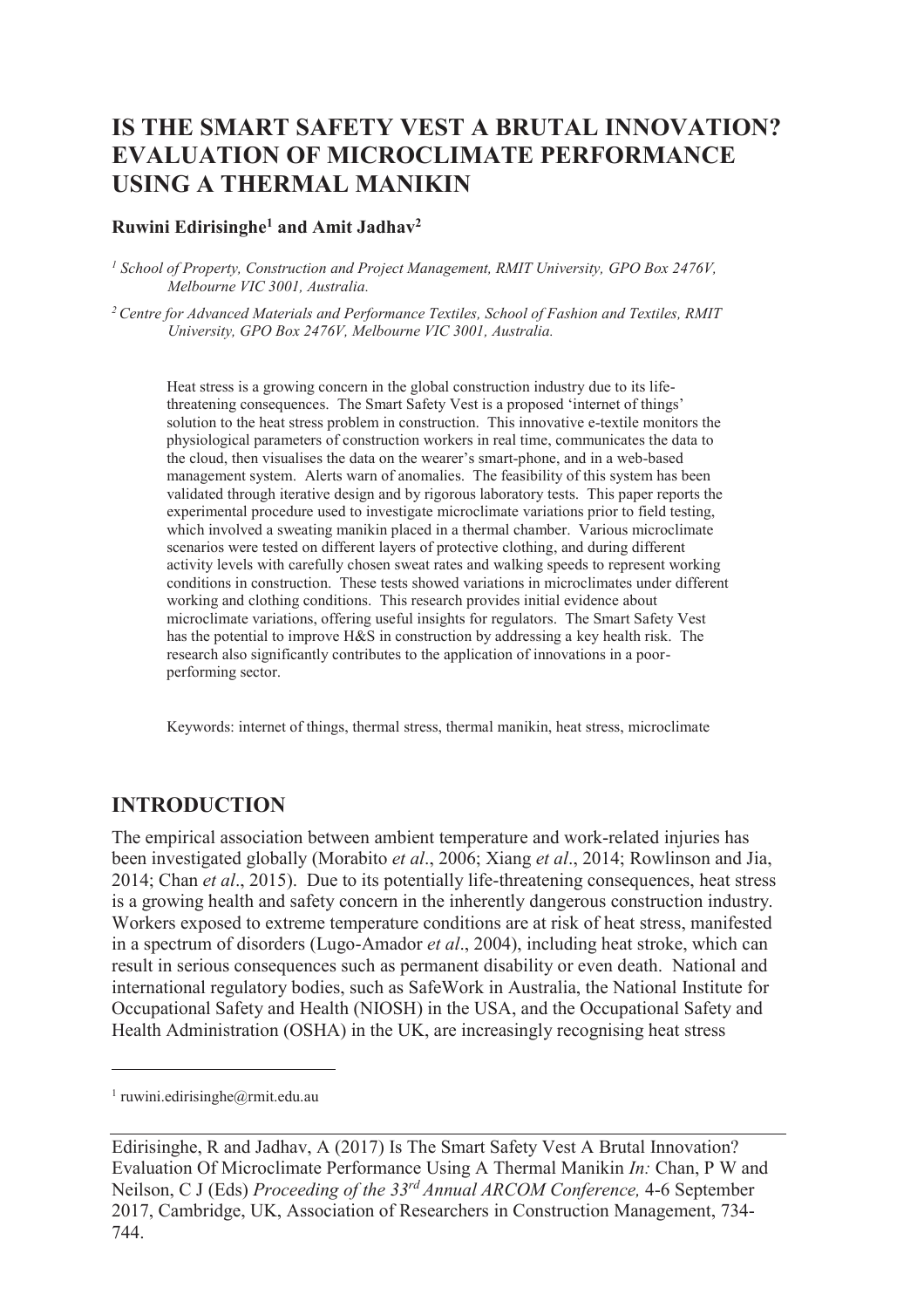hazards in the construction industry. Clothing is a key factor determining human thermal environment in the industry (Rowlinson *et al*., 2014).

The Smart Safety Vest is a technological solution to the heat stress problem in construction, and it also represents a timely response to calls for innovation in the industry. The aim of the project reported in this paper is to present the results of experiments on the Smart Safety Vest system conducted in a controlled environment prior to field trials. The contribution of this research is two-fold. Firstly it presents the initial evidence about microclimate variations with different protective garment layers and under different activity loads. Secondly, it contributes to achieving the vision of the smart construction site of the future, addressing perceptions that the construction sector is a poor performer in innovation.

## **BACKGROUND**

### *Factors affecting heat stress*

Fanger (1970) describes the human thermal environment as an interaction of six fundamental factors, categorised as: (i) environmental factors (dry bulb, black globe, wet bulb temperatures, and wind velocity), and; (ii) behavioural factors (metabolic rate, and clothing). The clothing factor includes insulation and moisture permeability (Parson, 1995; Epstein and Moran, 2006).

Attempts to define an accurate heat stress index based on environmental and metabolic variables and zones of discomfort are on-going. Sophisticated indices, such as 'rational indices' (based on calculations involved in heat balance equations), and 'empirical indices' (based on subjective and objective strain) take physiological and environmental factors into account (Epstein and Moran, 2006). Indices, such as the widely used Wet Bulb Globe Temperature Index (WBGT) and Discomfort Index (DI) are based on measurement of basic environmental factors (Epstein and Moran, 2006).

Clothing is a key factor in heat transfer between humans and their surroundings (Qian and Fan, 2006). Unless clothing is skin tight, air gaps exist both between the skin and different layers of clothing; this is referred to as the microclimate. It is important to study microclimate variations in heat stress studies under varying operational set-ups to understand the thermal comfort of the wearer (Qian and Fan, 2006).

#### *Solutions to the heat stress problem in Construction*

Parson (2014: 178) suggests three main categories of working practices to address hot environments: (i) engineering controls; (ii) work and hygiene practice and administrative controls, and; (iii) heat alert programmes. Chan *et al*., (2012) developed a nanomaterialbased anti-heat stress uniform for construction workers by reference to measured site temperatures. Some of these indices were trialled in construction. For example, the predictable heat strain index of ISO 7933:2004 (ISO, 2004), has been criticised for its complexity of use (Miller and Bates, 2007) and for its lack of reliability when used with thick protective clothing (Wang *et al*., 2010). In 2014, Rowlinson and Jia trialled this index in the construction context, but, further, accurately measured evidence on reliability is yet to be reported. A study by Miller and Bates (2007) has also validated the use of the Thermal Work Limit (TWL) (Brake and Bates, 2002) with mining workers. In 2016, Jia *et al*., investigated the problem of heat stress in construction to develop a protection logic that made broad use of WBGT measurements. However, the limitations of the WBGT heat index have been widely recognised (see Brake and Bates, 2002; Taylor, 2006; Miller and Bates, 2007). The development of thoroughly validated, accurate environmental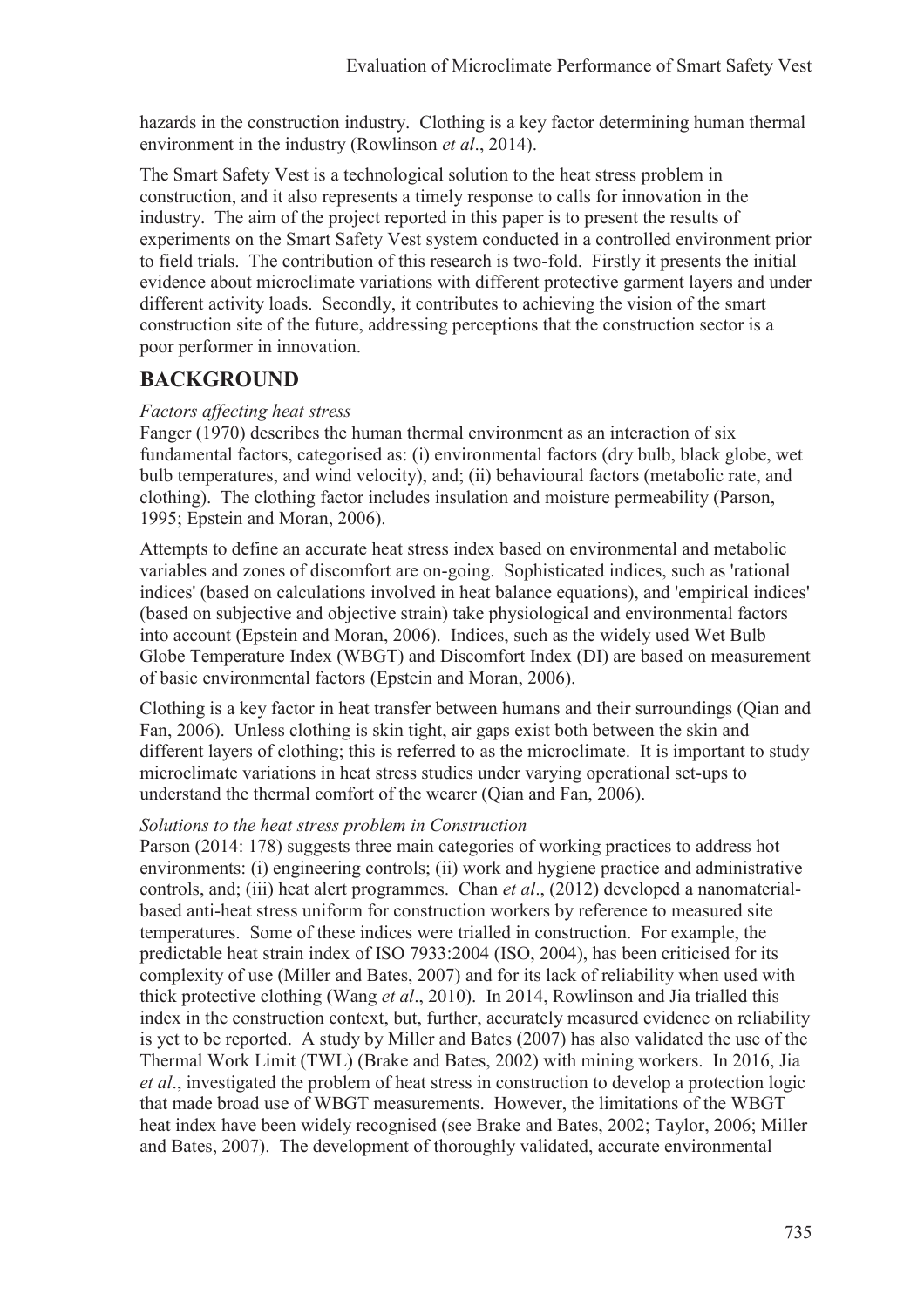indices, combined with data on metabolic and clothing factors, is critical to determining reliable trigger points.

The unrealistic heat stress policy (Jia *et al*., 2016) by the Construction, Forestry, Mining and Energy Union (CFMEU) (CFMEU Queensland and Northern Territory, 2015) for the unionised construction sector suggests work-rest regimen based on daily maximum temperature. It is evident that self-regulation, which is the main practice in the ununionised sector, is also ineffective. Construction fatalities (Australian Mining, 2013) and serious injuries (Workcover Queensland, 2016) from heat stroke have been reported in Australia. A recent study based on occupational hygienists' perceptions also suggests a need to refine occupational heat management and prevention strategies (Xiang *et al*., 2015).

## *Innovation in the construction industry*

Compared to other industries, the construction industry has not been pioneered in embracing technology, and has often been criticised as poor performer in innovation (Bowden, 2006; Ruddock, 2006; Navon and Sacks, 2007; Hosseini *et al*., 2013). Aligning the construction industry with the global trends of exponentially growing smart technologies, a new vision for the 'construction site of the future' (Bowden, 2006) has emerged, characterised, according to Carbonari *et al*., (2011), by real-time context awareness embedded in construction applications. More recently, the strategic need for research and innovation in smart technologies in the building and construction industry has become apparent. Some examples of attempts to meet this need include the formation of the Task Group on Wearable Sensor Technology (TG 92) in 2015 by the International Council for Building (CIB) to encourage research and innovation in wearable technologies in construction. An innovative E-textile based system by reference to workers' physiological conditions is an example of a technological solution to the heat stress-inducing conditions of construction workers (Edirisinghe and Blismas, 2015).

# **METHODOLOGY**

## *Smart Safety Vest System*

In the recent past, an increasing volume of research has aimed to contribute to the future smart construction site, but research gaps remain in the technology development process due to the lack of use of an appropriate framework to validate such technologies. The Smart Safety Vest project was carefully designed to systematically validate the development process by using the technology readiness levels (TRL) model (Mankins, 1995). The Smart Safety Vest project is ongoing, and followed Mankins' (1995) stages of technology readiness, including: (i) pre-concept refinement/knowledge production, (ii) applied investigation, and (iii) early stages of development and operations.

The pre-concept refinement and proof of concept stage has already been completed, and discussion of that stage is beyond the scope of this paper. The design and functionality of the system were iteratively refined, and then the basic principles of the concept were formulated (Edirisinghe and Blismas, 2015). For example, the sensor circuitry was iteratively redesigned for better response/time of sensors through laboratory tests for thermal conductance/capacitance. The current version of the Smart Safety Vest system is an Internet of Things (IoT) device, and is composed of: (i) textile-attachable, cloudconnected temperature sensors that transmit real-time data of either skin temperature of the wearer or the microclimate between the clothing; (ii) a smart phone mobile app to visualise individual data, and; (iii) a web-based management system to monitor company- , project-, and site-level data, both in abbreviated, dash-board and more comprehensive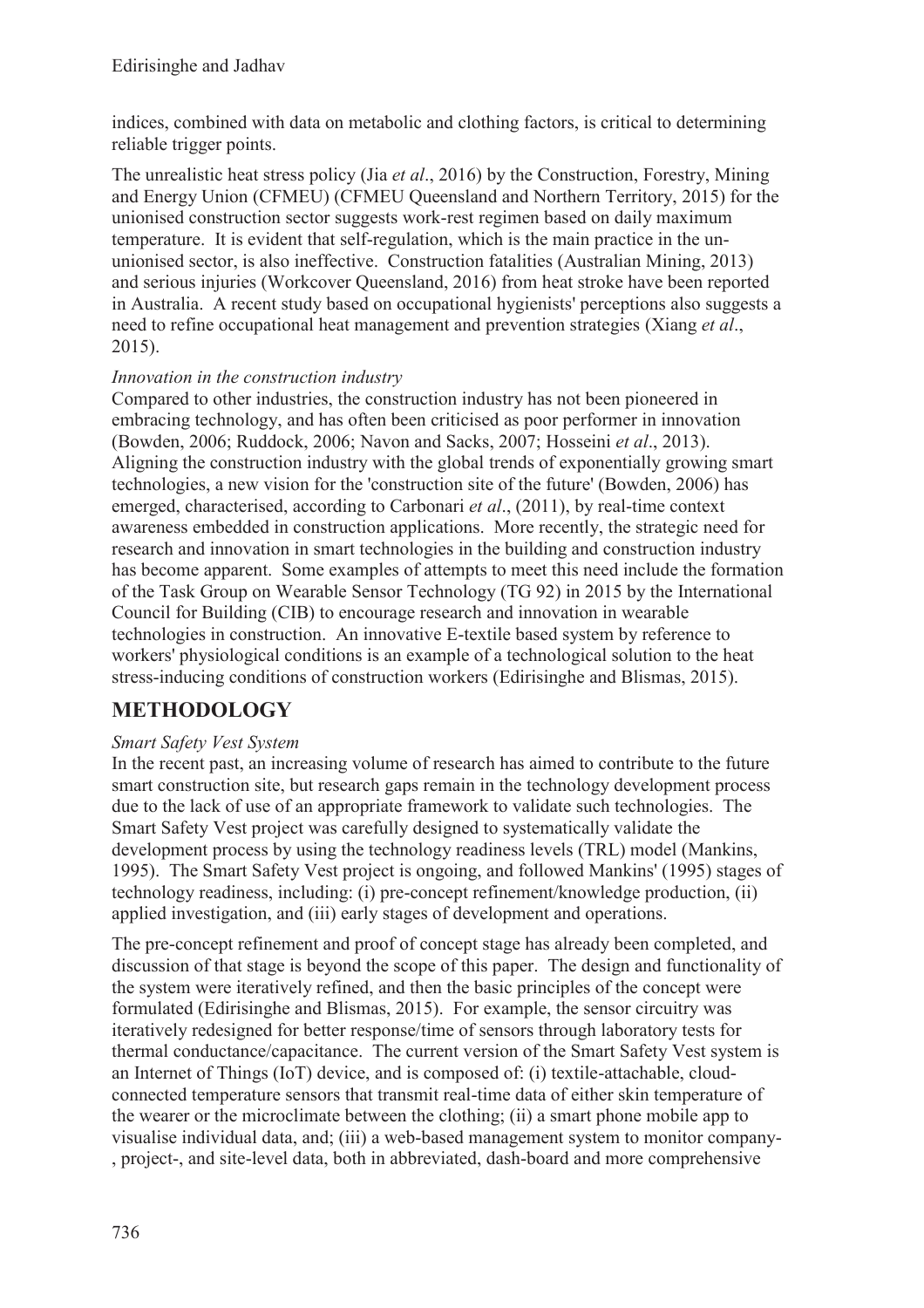formats. Both the mobile app and the management system have alert generation mechanisms as per the policy.

An applied investigation of the system was conducted, including functional validation in laboratory and simulated site environments. This paper reports the findings of the applied investigation, which was conducted in a simulated environment using a thermal manikin. This study was done in collaboration with fashion and textiles experts. The objective of these experiments was to validate the system in a controlled environment prior to taking it into the relevant operational environment for real world on-site testing.

#### **Thermal Manikin Test procedure**

#### *Thermal sweating manikin*

Thermal manikins are useful for bio-physical testing and investigations of functional clothing and living systems under harsh conditions (Fan, 2006) that simulate environmental dynamicity. Such modelling, conducted in a thermal chamber, helps to understand system functionality/response within controlled parameters. Due to the dynamicity of construction activities (Bowden *et al*., 2006), and the highly complex nature of the operational environment and its impact on the six agents of heat stress (Epstein and Moran, 2006), the Smart Safety Vest system was tested with a thermal manikin in a controlled environment to demonstrate TRL5. The Smart Safety Vest prototype was demonstrated using a Newton thermal manikin, model P357, from Measurement Technology Northwest (USA). The model placed in a thermal chamber has dry or sweating skin configurations and a removable wicking fabric skin. The skin of the manikin was saturated with distilled warm water before dressing. The manikin features 20 independently controlled thermal zones, as shown in Figure 2. The sweating systems feature computerised fluid delivery through distributed fluid ports.



*Figure 2: Thermal zones* 

#### *Test Procedure*

Murakami (2004) analysed the microclimate surrounding the human body using the characteristics of the upward airflow generated around the body. In placing Smart Safety Vest sensor patches on the manikin, the factors considered were: (i) the upward airflow and the fact that the upper body is closest to being at the core body temperature; (ii) practical implications (for example, imposing minimal impact on mobility and manoeuvrability during labour-intensive activities), and; (iii) user comfort and convenience. Sensor patches were placed in zones 9 and 10 (Figure 2). The standard manikin skin temperature was set at 35°C. In each test, readings were taken from 15 to 17 minutes after the system reached steady state (thermal balance) with a coefficient of variation  $(CV)$  of  $\leq 5\%$ , which is the manikin standard. A number of test procedures were conducted to investigate the microclimate conditions (thermal characteristics) under two different pieces of clothing and at different activity levels, both of which are significant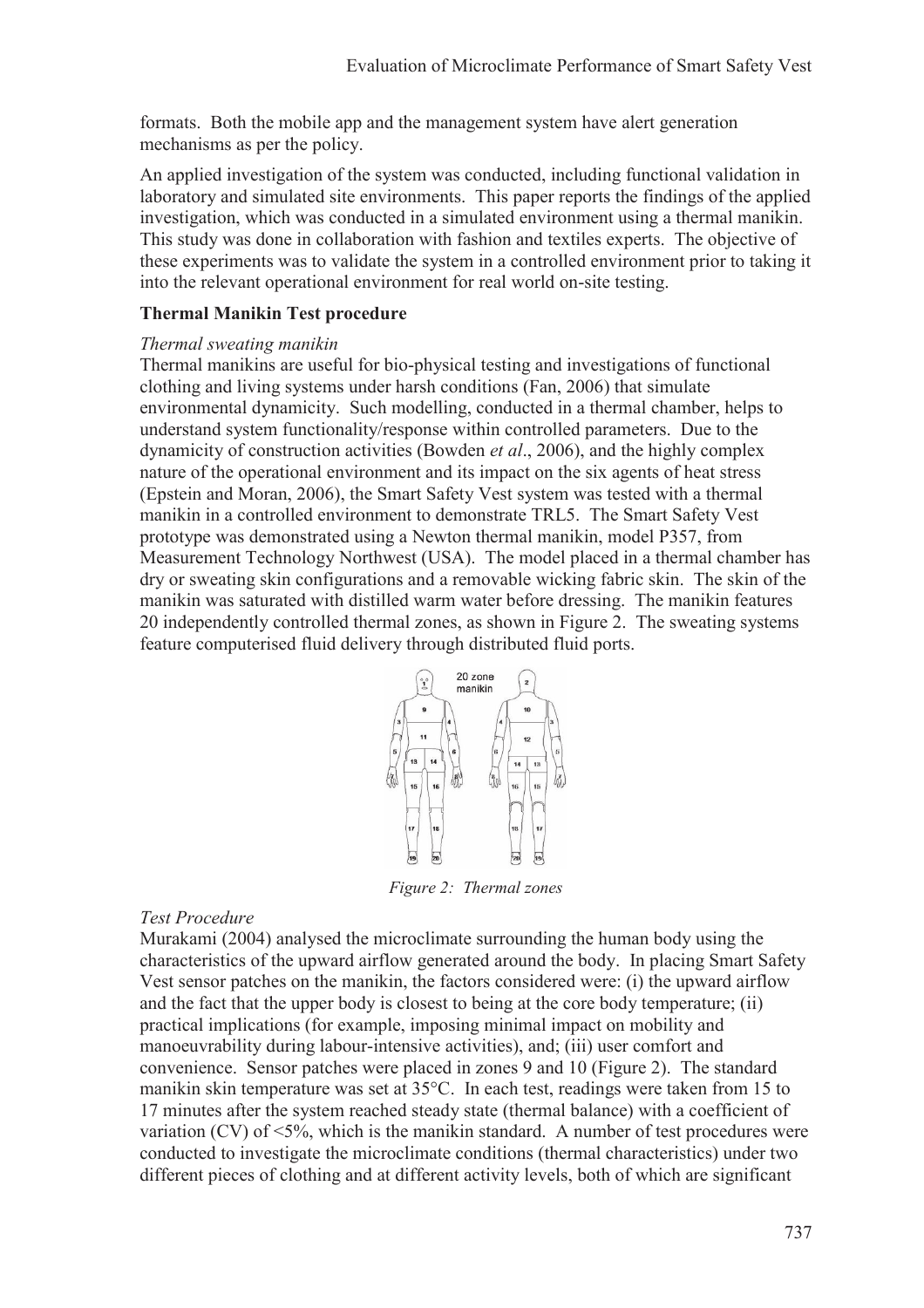factors in the creation of heat stress conditions (Epstein and Moran, 2006). The sensor patches were attached to two different commercially available safety garments commonly used in the construction industry: (i) a 100% cotton safety shirt, and; (ii) a 100% polyester safety vest with 100% cotton undergarment. Figure 3 illustrates these tests. For wet tests (with sweating), the thermal chamber temperature was set to  $35^{\circ}C \pm 2^{\circ}C$ , relative humidity was set to  $40\% \pm 5\%$ , and the water vapour resistance of the garment was recorded. The cover factor was set to 1 for both the garments. Bates and Schneider (2008) report that sweat rates between 0.3 and 1.5 L per hour can be expected for construction workers in hot climates. The manikin simulates different activity levels by varying the rate of double steps per minute (DSPM) and the sweat rate. Three sweat scenarios were tested to simulate low, moderate and high intensity activities as follows: (i) a 20 DSPM and 500mL/hr.m2 sweat rate; (ii) 30 DSPM and 1,000mL/hr.m2 sweat rate; and (iii) 40 DSPM and 1,500mL/hr.m2 sweat rate.



*Figure 3: Manikin Tests: left: control room and cloud data; middle: 100% cotton innerwear and polyester safety vest test; right: 100% cotton shirt test* 

Table 1 shows the experimental configurations. Figure 4 illustrates the arrangement of the clothing layers and positioning of sensors in the microclimates. Sensor placement is depicted at SM1 (F) (sensor for micro-climate 1) in the front zone of the manikin (Figure 2), and SM2 (B) (sensor for micro-climate 2) in the back zone.



*Figure 4: Clothing layers and sensor positioning: left: 100% cotton inner-wear and polyester safety vest; right: 100% cotton shirt* 

# **EXPERIMENTAL RESULTS**

The manikin's skin temperature, heat flux in the relevant zone, and sweat rate data were recorded during the experiments. The microclimate and/or skin temperature values were recorded to a cloud server during each test through the Smart Vest sensors. Data from the thermal manikin was recorded every minute in the ThermDAC manikin software, and the Smart Vest data was recorded every six seconds. To facilitate better representation and comparison of the two data sets, the average of the sensor data over a minute was calculated. Table 1 summarises the heat flux and water vapour resistance (WVR) values in each experiment. Figure 5(a)-Figure 5(d) graphs the results.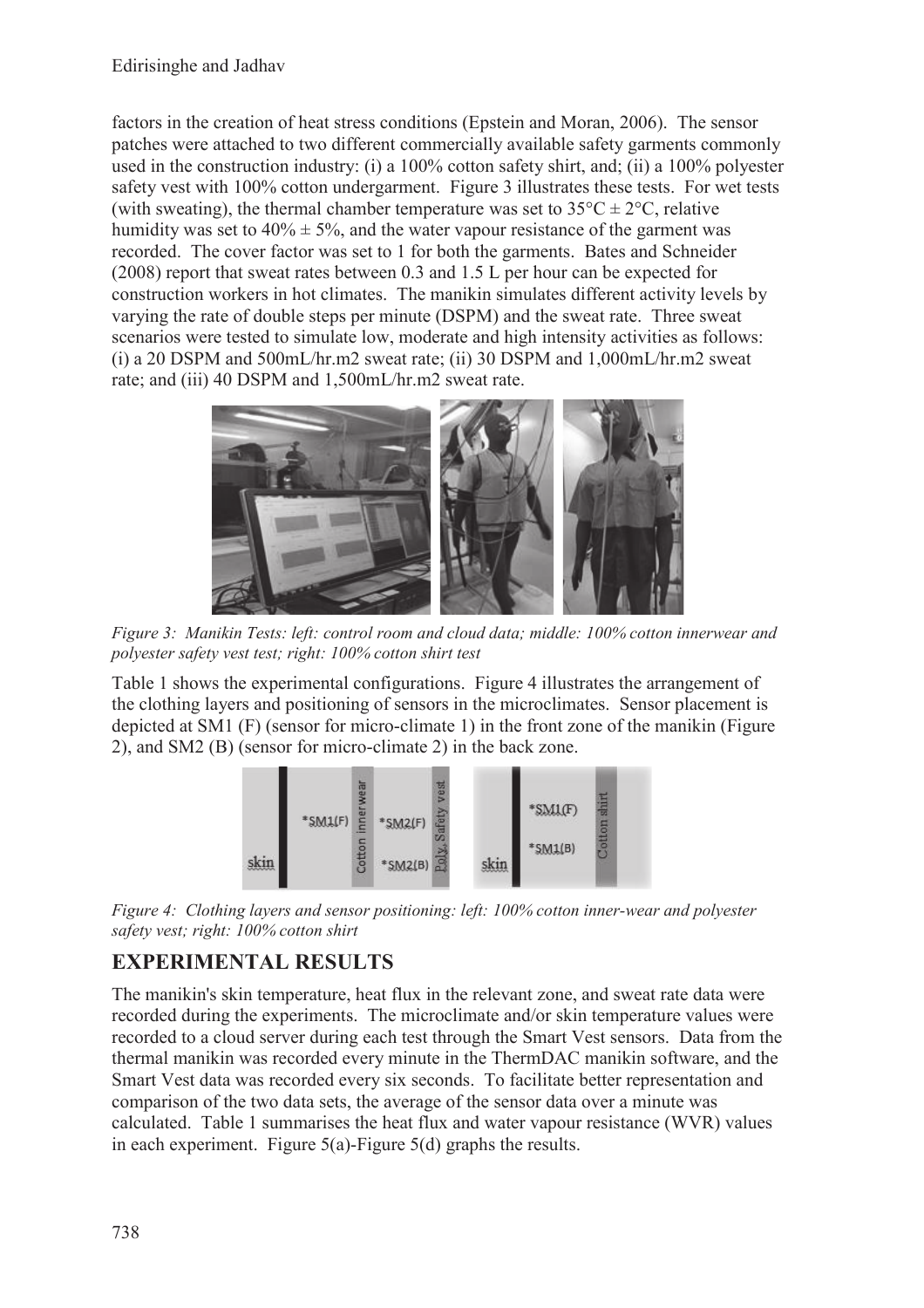## *Findings*

The water vapour resistance (Ret) of clothing indicates how well it can transport water vapour to the environment, which affects thermal comfort during activity. According to Table 1, the Ret values are higher for the cotton shirt than for the cotton innerwear with polyester vest. This could be due to the thickness of the cotton shirt and the open structure of the polyester vest. In other words, water vapour transmission through the cotton innerwear and polyester vest combination is better compared to the cotton shirt alone. It was observed (Table 1) that as the activity level is increased the Ret is decreased - this could be due to the garment becoming saturated with sweat. Figures 5(a) and (b) shows the variation in the temperatures of the front and back microclimates at low activity levels for the CIV clothing set-up. This could be due to the difference between the boundary air layer thicknesses at both zones.

*Table 1: Test procedure and results* 

| Clothing              | Experiment | <b>DSPM</b> | Sweat rate (SR)<br>(mL/hr.m2) | Water vapour<br>resistance (Ret) in<br>m2/Pa/W | Heat Flux<br>W/m2 |
|-----------------------|------------|-------------|-------------------------------|------------------------------------------------|-------------------|
| Cotton innerwear and  | Exp. 1     | 20          | 500                           | 29.60                                          | 106.51            |
| polyester safety vest | Exp. $2$   | 30          | 1000                          | 26.78                                          | 122.56            |
| (CIV)                 | Exp. $3$   | 40          | 1500                          | 22.25                                          | 143.20            |
| $100\%$ cotton shirt  | Exp. $4$   | 20          | 500                           | 47.93                                          | 68.89             |
| (CS)                  | Exp. $5$   | 30          | 1000                          | 38.53                                          | 84.18             |
|                       | Exp. $6$   | 40          | 1500                          | 34.09                                          | 101.55            |

*Note: the water vapour resistance value is the sum of the boundary air layer resistance and the WVR of the clothing. Front Heat flux was considered after stabilisation.* 



*Figure 5(a): Thermal characteristics of CIV, 500 SR* 



*Figure 5(b): Thermal characteristics of CS, 500 SR*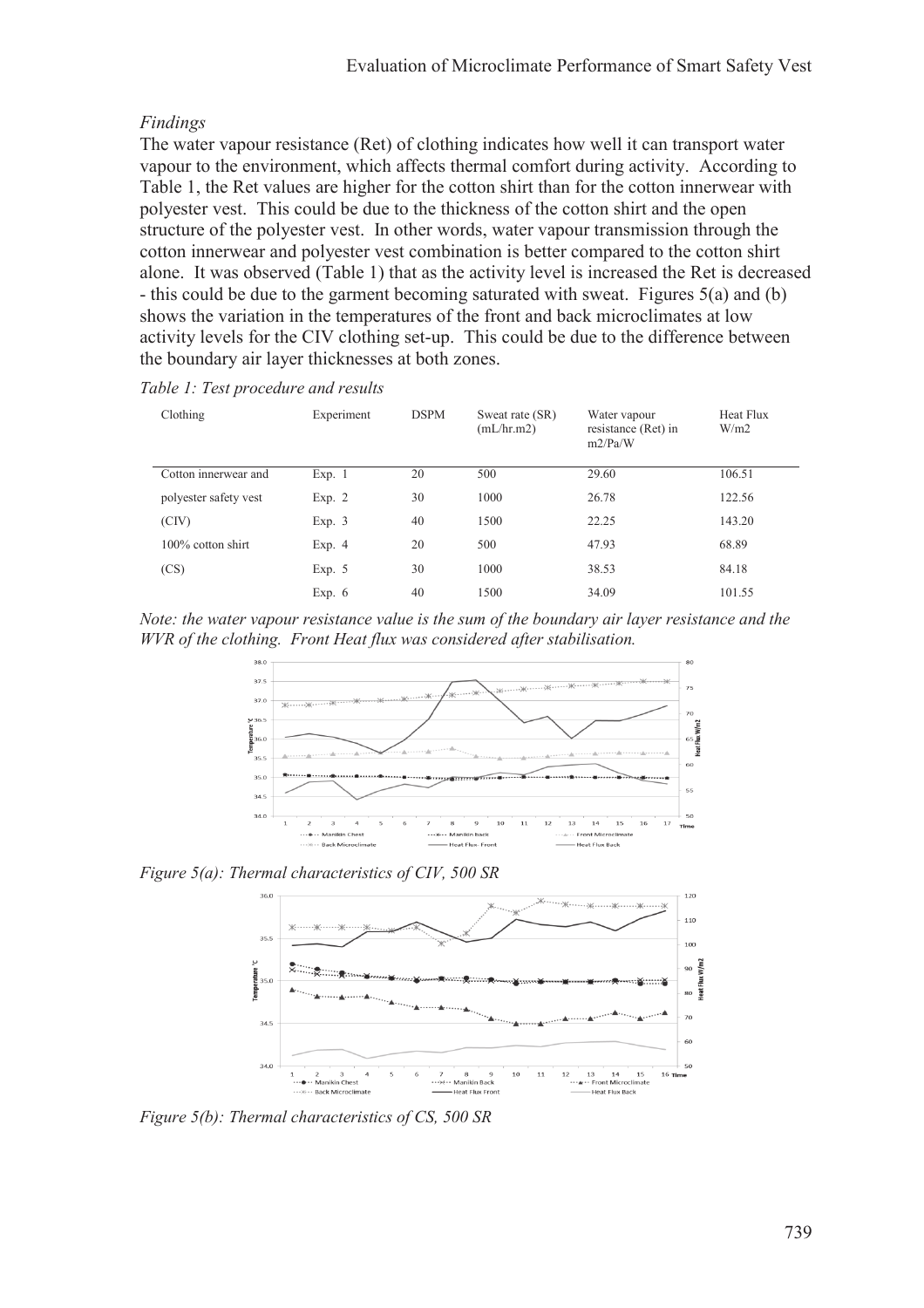

*Figure 5(c): Microclimates of CIV & CS, 500 SR* 

If the boundary air layer is thinner, this means there will be less thermal resistance. Figure 5 (c) shows the variation in the temperature at the front microclimate zone between each garment set-up. A 100% cotton shirt shows a 1°C higher temperature compared to the cotton innerwear + polyester vest garment set-up. Further, variation can also be seen in the heat flux values.

This could be due to the layer assembly of the cotton innerwear + polyester vest garment set-up. The microclimate between the cotton innerwear and the polyester vest is influenced by the light weight and open structure of the polyester vest. Interesting results can be observed in Figure 5 (d); at higher activity rates, the temperature of the microclimate is lower than the manikin's skin temperature.



*Figure 5(d): Thermal characteristics of CS, 1500 SR* 

This could be due to the testing of the garments immediately after the previous low level activity rate test. Also, the rise in humidity level between the microclimates could be the key factor in the change in temperatures.

# **DISCUSSION**

## *Study findings and limitations*

This study observed that the layer structure of the cotton innerwear and polyester safety vest plays a significant role in governing microclimatic changes. Along with this, the humidity level and characteristics of the fabrics also play important roles in thermal comfort. The main limitation of the study was the control of variables in the thermal chamber. For example, the wind effect on real construction sites was not modelled;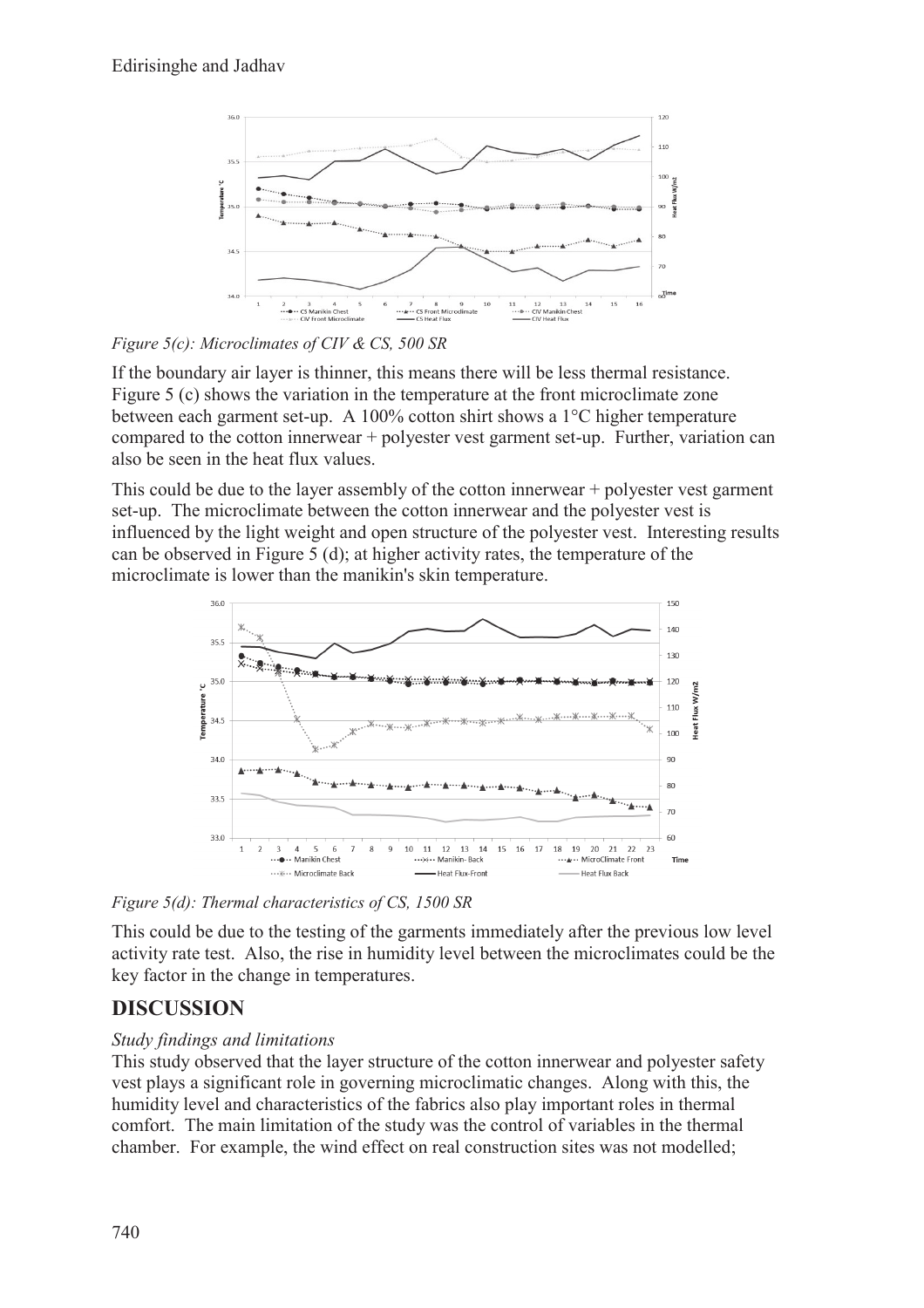ventilation is double the wind velocity (Qian and Fan, 2006), and this affects the microclimate.

Another limitation was that non-uniform local thermal environments were not investigated. The findings might not be generalisable to all construction activities, as only three activity levels were experimentally tested.

*The multi-variable puzzle, lack of standardisation, and unrealistic regulations*  The integration of many of the variables, together with an appropriate regulatory framework that considers the effects of work intensity, acclimation and clothing will be important in real world set-ups. While a standardised heat stress index is a clear gap in research and practice globally, particularly for the construction industry, fundamental issues also exist in using weather forecasts (Jia *et al*., 2016) or even on-site weather data unless an accurate index is used to interpret such data (Brake and Bates, 2002). While some policies are unrealistic (Jia *et al*., 2016), policy gaps exist as far as recommending an accurate measurement protocol in heat stress prevention regime is concerned. Policy variations and urban heat-island effects are also under-researched. Small business accounts for slightly less than one third of the Australian economy (ABS, 2015), and this is mainly un-unionised construction, so it is also important that current practices and policies in both the unionised and un-unionised sectors of the construction industry be investigated.

#### *Is the Smart Safety Vest a brutal innovation?*

There is an ongoing and critical debate on brutalism in innovation in the construction industry. The concept of brutal innovation is paradoxical. Symbolising the ambition for the emerging vision of the future 'smart construction site' (Carbonari *et al*., 2011) on one hand, the Smart Safety Vest project can, on the other hand, be perceived as a beastly manifestation to the industry's poor performance in innovation. Innovations embarked upon with good intentions, advancing approaches to solving existing problems or to improving current practice, should also take measures to minimise brutalism. Systematic technology validation through standardised developmental processes, such as TRL (Mankins, 1995), systematic user requirement analysis, and user technology acceptance methods, are critical. It is also paramount that the connections between global, local, construction-specific, and more general or macro-level factors be explored once the technologies are integrated in practice, as, for example, in an industrial product. Challenges exist in technology acceptance, diffusion and standardisation for pockets of innovation like the Smart Vest, while these innovations simultaneously contribute to a paradigm shift in an industry which is far from being a trailblazer of brave new frontiers. However, the Smart Vest has been taken through this incremental process to reduce its potential brutalism, and the aim is to continue with this approach in future work.

## **CONCLUSIONS**

The Smart Safety Vest contributes to the realisation of innovation in the construction sector while moving towards the digital age in order to achieve the vision of the 'smart construction site of the future'. This paper reported the findings of an applied demonstration of the Smart Safety Vest project. The polyester safety vest with a cotton innerwear layer showed better thermal comfort characteristics than a cotton shirt alone. Future work will include testing of the Smart Safety Vest on real construction sites to demonstrate the system under operational conditions, as well as comparison and investigation of the microclimatic conditions of the Smart Vest being linked with existing heat stress indices. Technology acceptance by potential users will also be investigated.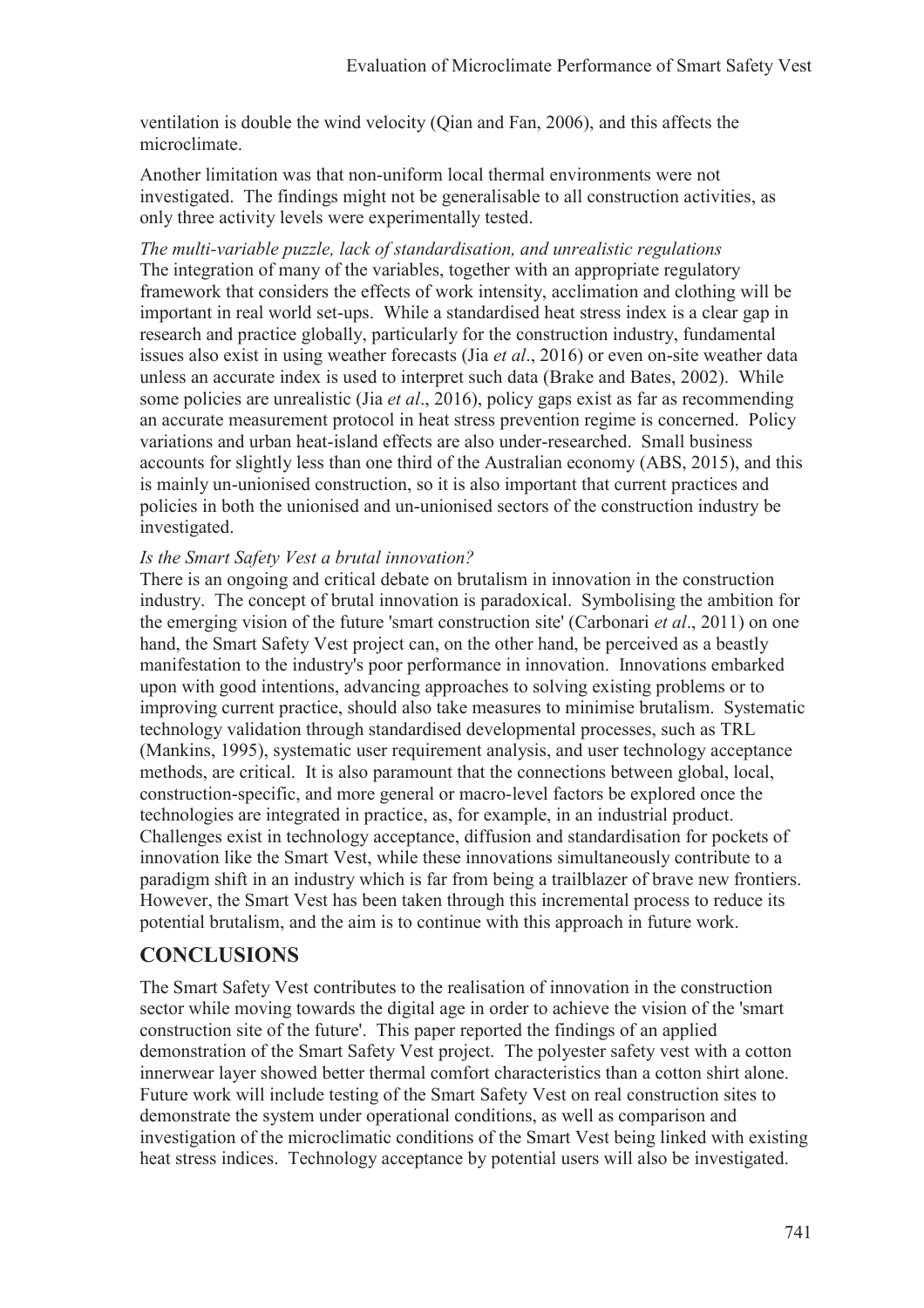## **ACKNOWLEDGEMENTS**

The authors would like to acknowledge the funding support from Malcolm Moore Industry Research Award.

## **REFERENCES**

- ABS (2015) *Australian Industry, Cat. No. 8155.0, Table 5*. Canberra: Australian Bureau of Statistics.
- Bates, G P and Schneider, J (2008) Hydration status and physiological workload of UAE construction workers: A prospective longitudinal observational study. *Journal of Occupational Medicine and Toxicology*, **3**(1), 21.
- Brake D J, Bates G P (2002) Limiting metabolic rate (thermal work limit) as an index of thermal stress. *Applied Occupational and Environmental Hygiene*, **17**(3), 176-86.
- Bowden, S, Dorr, A, Thorpe, T and Anumba, C (2006). Mobile ICT support for construction process improvement. *Automation in Construction*, **15**(5), 664-676.
- Candas, V, Bröde, P and Havenith, G (2006) THERMPROTECT network, 2006, Classical approach to heat and vapour resistance calculations cannot explain heat transfer in wet clothing. *In*: *6th International Thermal Manikin and Modelling Meeting*, Hong Kong, 235-347.
- Carbonari, A, Giretti, A and Naticchia, B (2011) A proactive system for real-time safety management in construction sites. *Automation in Construction*, **20**(6), 686-698.
- CFMEU Queensland and Northern Territory. (2015). Heat stress policy. Construction, Forestry, Mining and Energy Union (Queensland and North Territory Branch). Available from http://www.qld.cfmeu.asn.au/files/pdfs/Heat%20Stress%20Policy.pdf [Accessed 28<sup>th</sup>] June 2017].
- Chan, A P, Song, W and Yang, Y (2015) Meta-analysis of the effects of microclimate cooling systems on human performance under thermal stressful environments: Potential applications to occupational workers. *Journal of Thermal Biology*, **49**, 16-32.
- Chan, A P, Yi, W, Wong, F K, Yam, M C, Chan, D W M, Li, Y and Wong, D P (2012) Designing anti heat stress clothing for construction workers. *In*: *Proceedings of CIB W099 International Conference on Modelling and Building Health and Safety*, Singapore, 332- 339.
- Edirisinghe, R and Blismas, N (2015) A prototype of smart clothing for construction work health and safety. In: *Proceedings of the CIB W099 International Health and Safety Conference: Benefitting Workers and Society through Inherently Safe(r) Construction*, Jordanstown Campus, Northern Ireland, 1-11.
- Epstein, Y and Moran, D S (2006) Thermal comfort and the heat stress indices. *Industrial Health*, **44**(3), 388-398.
- Fan, J (2006) *Thermal Manikins and Modelling*. Sixth International Thermal Manikin and Modelling Meeting (6I3m). Hong Kong: The Hong Kong Polytechnic University.
- Fanger, P O (1970) *Thermal Comfort. Analysis and Applications in Environmental Engineering*. Copenhagen: Danish Technical Press.
- Hosseini, M R, Chileshe, N, Zuo, J and Baroudi, B (2013) Approaches of implementing ICT technologies within the construction industry. *Australasian Journal of Construction Economics and Building Conference Series*, **1**(2), 1-12.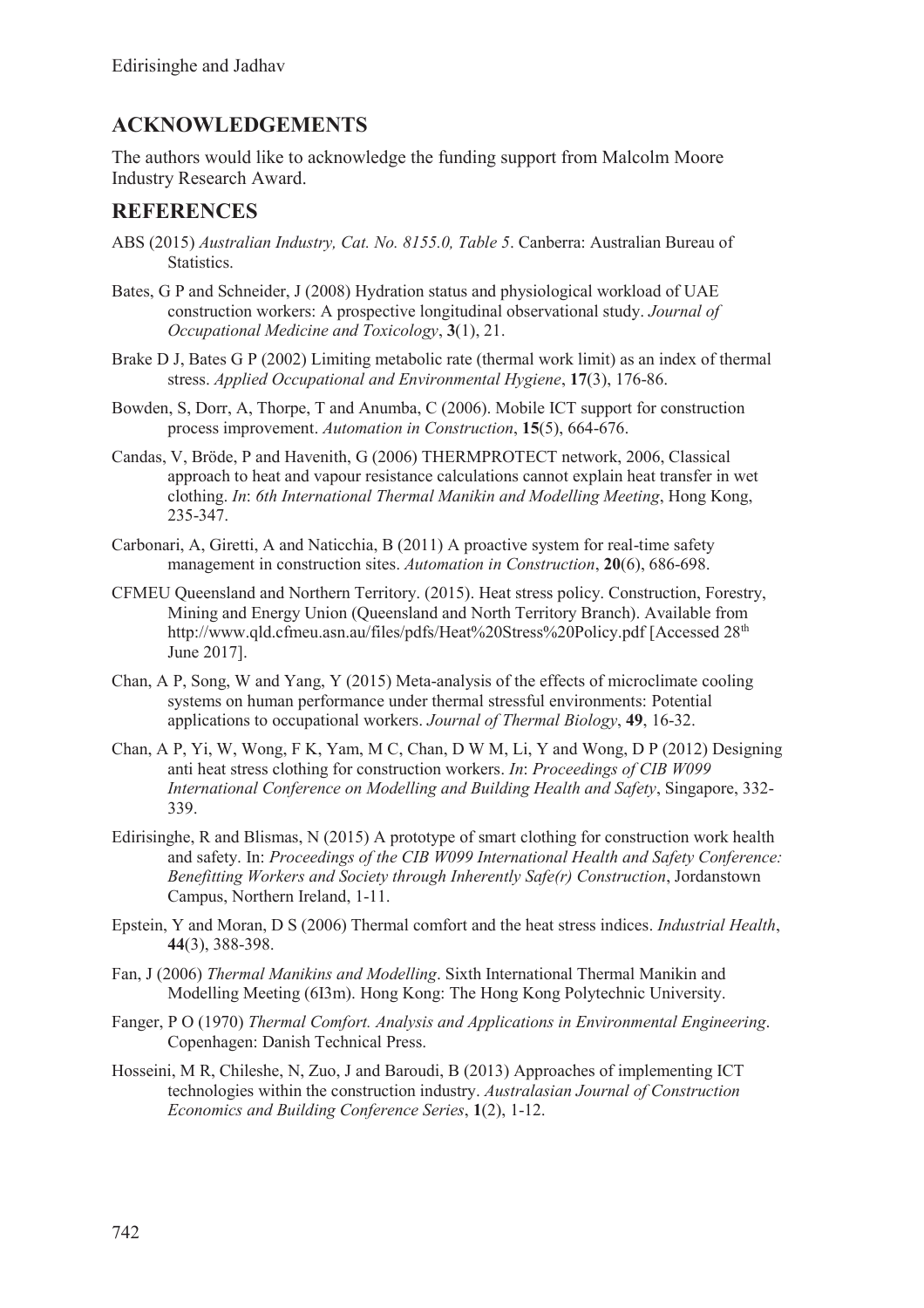- International Organization for Standardization. (2004). *ISO 7933:2004 Ergonomics Of The Thermal Environment-Analytical Determination and Interpretation of Heat Stress Using Calculation of the Predicted Heat Strain*. Geneva, Switzerland: International Organization for Standardization.
- Jia, A Y, Loosemore, M, Gilbert, D and Rowlinson, S (2016) Shielding workers from heat stress: Reconciling the paradoxes of protection and production logics. *In*: Chan, P W and Neilson, C J (Eds.), *Proceedings of the 32nd Annual ARCOM Conference*, 5-7 September 2016, Manchester UK. Association of Researchers in Construction Management, 569- 578.
- Lugo-Amador, N M, Rothenhaus, T and Moyer, P (2004) Heat-related illness. *Emergency Medicine Clinics of North America*, **22**(2), 315-27.
- Mankins, J C (1995) *Technology Readiness Levels White Paper 6.6*. NASA: Office of Space Access and Technology.
- Miller, V S and Bates, G P (2007) The thermal work limit is a simple reliable heat index for the protection of workers in thermally stressful environments. *Annals of Occupational Hygiene*, **51**(6), 553-561.
- Australian Mining (2013) *Santos Sub-Contractor Dies Of Suspected Heatstroke*. Available from https://www.australianmining.com.au/news/santos-sub-contractor-dies-of-suspectedheatstroke/ [Accessed 26<sup>th</sup> June 2017].
- Morabito, M, Cecchi, L, Crisci, A, Modesti, P A and Orlandini, S (2006) Relationship between work-related accidents and hot weather conditions in Tuscany (central Italy). *Industrial Health*, **44**(3), 458-464.
- Murakami, S (2004) Analysis and design of micro-climate around the human body with respiration by CFD. *Indoor Air*, **14**(s7), 144-156.
- Navon, R and Sacks, R (2007) Assessing research issues in Automated Project Performance Control (APPC). *Automation in Construction*, **16**(4), 474-484.
- Parsons, K C (1995) International heat stress standards: A review. *Ergonomics*, **38**(1), 6-22.
- Parsons, K (2014) *Human Thermal Environments: The Effects of Hot, Moderate and Cold Environments on Human Health, Comfort and Performance*. Boca Raton, Florida: CRC Press.
- Qian, X and Fan, J (2006). Heat and mass transfer from clothing induced by air ventilation. *In*: *6th International Thermal Manikin and Modelling Meeting*, Hong Kong, 375-380, [Editor's note: Content page for this source states this article starts on page 150].
- Rowlinson S and Jia, A Y (2014) Application of the Predicted Heat Strain Model in development of localized, threshold-based heat stress management guidelines for the construction industry. *Annals of Occupational Hygiene*, **58**(3), 326-39.
- Rowlinson, S, YunyanJia, A, Li, B and ChuanjingJu, C (2014). Management of climatic heat stress risk in construction: A review of practices, methodologies, and future research. *Accident Analysis & Prevention*, **66**, 187-198.
- Ruddock, L. (2006). ICTt in the construction sector: Computing the economic benefits. *International Journal of Strategic Property Management*, **10**(1), 39-50.
- Wang, F, Kuklane, K, Gao, C and Holmér, I (2010). Can the PHS model (ISO7933) predict reasonable thermophysiological responses while wearing protective clothing in hot environments? *Physiological Measurement*, **32**(2), 239.
- Workcover Queensland (2016) *A Current Affair: Melting Man*. Brisbane: Queensland: Workcover. Available from https://www.worksafe.qld.gov.au/forms-andresources/films/melting-man [Accessed 26th June 2017].